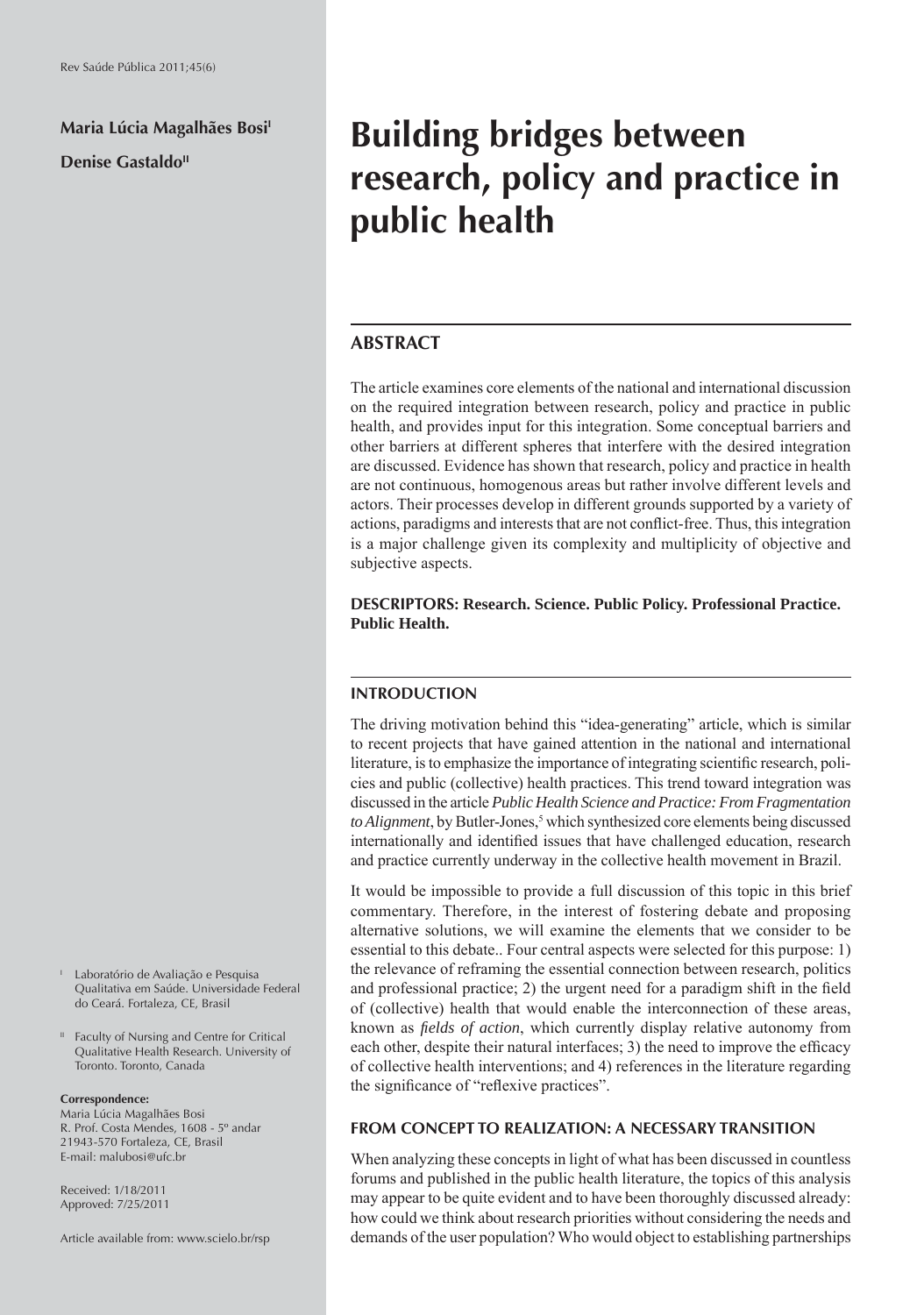and structures that facilitate the transformation of knowledge into current practice? Who would disagree that research and evaluation are tools for the management of the health system? Even greater acceptance can be found within the principles of "learning from practice" and generating practice-based evidence as they permeate discourses and constitute a promise in countless experiences. However, if at first glance these premises appear to be self-evident, why then do they remain, paradoxically, as challenges or "promising ideas" to be realized in a future in which the completion of such projects is uncertain, if not utopian?

Understanding this scenario, we argue, requires that the complex relationships between the disciplines or fields involved be considered, along with their specific internal economies, as postulated by Bourdieu in a reference to the *scientific field*.<sup>4</sup> In other words, it is worth noting from the start that science, politics, evaluation and professional practice are not homogeneous fields, nor are they continuous. Rather, the processes that constitute these fields thrive in different arenas and are supported by equally different paradigms, interests and actions, which are not exempt from inter- and intra-field conflicts.

We do not intend to explore here the conflicts of interest prevalent in these domains. Suffice it to say that such exploration increases in complexity when attempts are made to *build bridges* between these distinct fields. In addition to technical challenges, the realm to which such analyses are often restricted, one must consider the values of each field, which requires one to move into the ethical-political dimension. Bringing up this dimension inthe context of this discussion emphasizes what Butler-Jones<sup>5</sup> has called "reflexive practices": the recognition that even the most powerful scientific evidence may have no impact if policy-makers and practitioners are unable to collaborate in a critical manner and to contextualize the evidence from various perspectives, in particular those of the users who are the targets of the interventions. In addition, the plurality of the theoretical approaches adopted by researchers results in diverse characterizations of the components of the same phenomenon. Therefore, in support of those who stake their futures on these projects, we have outlined proposed actions directed against certain obstacles that delay the completion of this urgent and promising project.

#### **TEARING DOWN WALLS TO ERECT BRIDGES: SECONDARY CONSIDERATIONS**

Focusing on the scientific field, the first of the four core aspects refers to the predominance of traditional science as a model of "good science". We refer here to the clear priority placed on studying results (outcomes) rather

than on analyzing the processes from which the results are obtained, processes that should be considered for use in other contexts. The scientific literature is rich in arguments that health and its challenges are phenomena that require a specific approach and, therefore, require models of research and evaluation that are integrated, multidimensional and intersectoral in nature.<sup>1,3,8,12</sup> However, by recovering the investment in research, it is possible to observe a clear dissociation between what is espoused, forming a consensus in various circles, and what occurs in the reality of the scientific practice in healthcare. This is corroborated by the predominance of biotechnology, which in some areas is nearly absolute: of quantifying and objectifying models. In addition, contemporary science is permeated by a hegemonic view of the world, in which productivity and the serialization of production are increasingly prioritized, often without regard to the intended mission.<sup>7,10,11</sup>

In the context of public health, this policy of productivity has led to the neglect of something the recognition of which has proven to be decisive: human health. If we insist on describing the object of this field of knowledge and practices, it is because we believe it is still necessary to do so because of the need for a dialog between the different paradigms that compose the field. To address the complexity inherent in health care, one must emphasize the contributions of the humanities and social sciences not by denying the importance of other centers of knowledge, but rather by complementing them and recognizing their strategic roles.<sup>2</sup>

With regard to politics, science and the daily provision of health care, we must confront human actions, in which the technical dimension is coupled with symbolic processes. This process requires the understanding that no technology, whether it is a vaccine, an MRI machine or a strategy for community empowerment, among many other examples, can be effective without subjective mediation. In other words, the operationalization of any intervention in the domain of public health depends on the process of symbolization, through which technology can be accepted or not and can be made more or less effective; i.e., it can serve or fail to serve its purpose. Therefore, defining efficacy means that we must go beyond the strict sense of the technical dimension because efficacy will always be a social construct, immersed in a culture with which technology must negotiate.<sup>1</sup>

As confirmation of these assertions, studies conducted in different countries have shown that no matter how sophisticated the technology, when scientific evidence is applied to policies or programs, it must interact with the public culture, a process by which attributed meanings gain dominance.9,a It is not useful to have artifacts

a Zaforteza C. Promoción de los cuidados dirigidos a los familiares del paciente crítico a través de una investigación-acción participativa [doctoral thesis]: Palma: Universitat de les Illes Balears; 2010.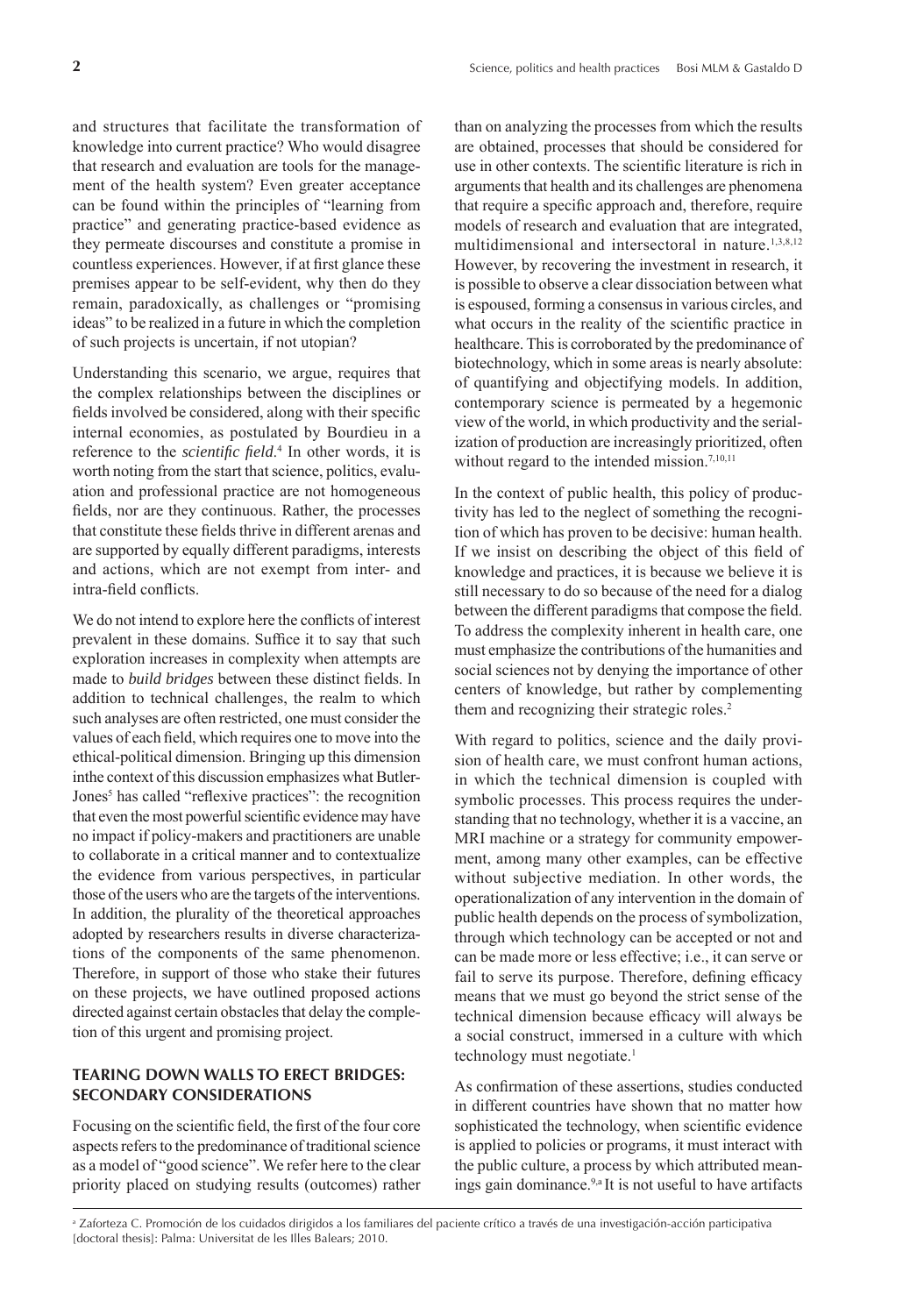that are not welcomed into the health-disease processes because they have several competing representations and thus will be of little or no help to the public. There are many examples of technologies that have shown gains in efficacy on the one hand but have highlighted a variety of challenges on the other hand. These challenges include the abandonment of or non-adherence to treatment; the inappropriate use of technologies; unmet needs in health care; and acceptance of or objection to the "biomedical rationale" behind the use of mammography, HIV prevention, passive smoking and the application of evidence to clinical practice, among many other varied subjects faced by professionals and managers of the system and the wider networks.<sup>6,13,14</sup>

Investment in the measurement of impacts/results is only one requirement (although an essential one) of researchers who are committed to supporting public health; an understanding of these complex processes is also necessary. Accordingly, key elements contributing to integration, the subject of this discussion, include studies that use models that are distant from traditional science yet are rigorous and refined in the exploration of solutions that require a combination of strategies. In this sense, qualitative investigations of health, particularly those based on critical approaches, become important. In this tradition, the study of outcomes does matter, but only when we understand that any outcome is generated through a specific process that should be studied; in health care, this refers to both human and collective processes.

At this point, we would like to highlight one more element: the place of the user. When speaking of the interface between research, politics and assistance, the secure positions of scientists, policy makers,

managers and evaluators can be deduced from both the discourses pertaining to this interface and the scientific literature. Surprisingly, the intended advances of even supposedly innovative proposals and critical positions rarely include users in the "task force", although the well-established strategies that are often mentioned in articles and official papers recognize this inclusion as imperative.8 Health care workers are often ignored as well. In the traditional science model, the participation of users or workers, especially those without college education, is considered unfeasible because of the complexity of the process or due to bias. The qualitative approach, however, includes participatory research as a scientific methodology that, as an ethical-political choice, democratizes the production of knowledge and affirms the importance of the understanding of processes as a form of knowledge.

To conclude this brief communication, we would like to reaffirm the importance of critically and reflectively reconsidering the proper place of the general population, particularly the users of the public health system, in the three aforementioned fields, with the goal of integrating these domains. In this regard, we cannot consider a project as innovative because it integrates politics, scientific research and health care when it marginalizes the participation of the population without considering it in its diversity, both objective and subjective. Thus, we advocate for qualitative-participative models<sup>3</sup> of research and evaluation, which are both the foundation and the tools for shared models of public health management. Such models are necessary if we are to effectively build the bridges that will eventually close the gaps that persist between research, politics, evaluation and care, as well as to advance a sustainable model for human health and well-being.